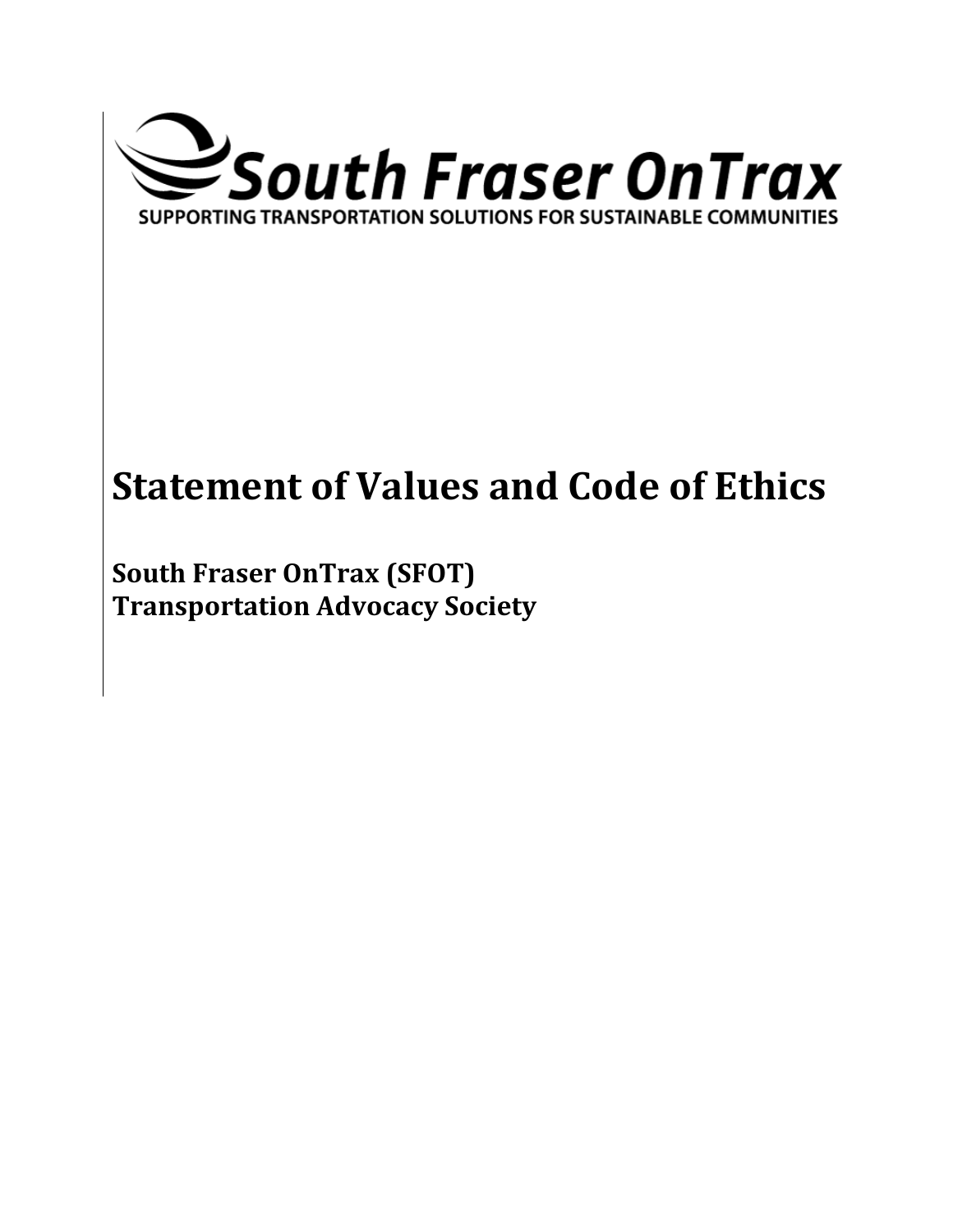# **Statement of Values and Code of Ethics for South Fraser OnTrax (SFOT) Transportation Advocacy Society**

# *Introduction*

South Fraser OnTrax (SFOT) Transportation Advocacy Society (herein "SFOT") is incorporated under the British Columbia Society Act as a not-for-profit corporation. As a matter of fundamental principle, SFOT will adhere to the highest ethical standards because it is the right thing to do. As a matter of pragmatic self-interest, SFOT should do so because public trust in our performance is the bedrock of our legitimacy. Donors and volunteers support nonprofit organizations because they trust them to carry out their missions, to be good stewards of their resources, and to uphold rigorous standards of conduct.

SFOT seeks to earn this trust every day and in every possible way. But organizations like SFOT are, at base, people, and it is up to our people (general membership, board members, founders, executive leaders, and other volunteers) to demonstrate their ongoing commitment to the core values of integrity, honesty, fairness, openness, respect, and responsibility.

It is recommended by accountability organizations that a society like SFOT have a formal code of ethics with which all of their trustees and volunteers are familiar and to which they adhere. This Statement of Values and Code of Ethics for SFOT helps us to serve that purpose.

Adherence to the law is the minimum standard of expected behavior. Nonprofit and philanthropic organizations must do more, however, than simply obey the law. We must embrace the spirit of the law, often going beyond legal requirements and making sure that what we do is matched by what the public understands about what we do. Transparency, openness and responsiveness to public concerns must be integral to the behavior of SFOT. This document is a companion to the *SFOT Terms of Reference for the Board and Directors*.

# *Statement of Values*

Any code of ethics is built on a foundation of widely shared values. SFOT seeks to embody the following values:

- Commitment to the public good;
- Accountability to the public;
- Commitment beyond the law;
- Respect for the worth and dignity of individuals;
- Inclusiveness and social justice;
- Respect for pluralism and diversity;
- **Transparency, integrity and honesty;**
- Responsible stewardship of resources; and,
- Commitment to excellence and to maintaining the public trust.

#### **SOUTH FRASER ONTRAX (SFOT) TRANSPORTATION ADVOCACY SOCIETY**

*Statement of Values and Code of Ethics*  Version 1.1 Revised and Published June 14, 2009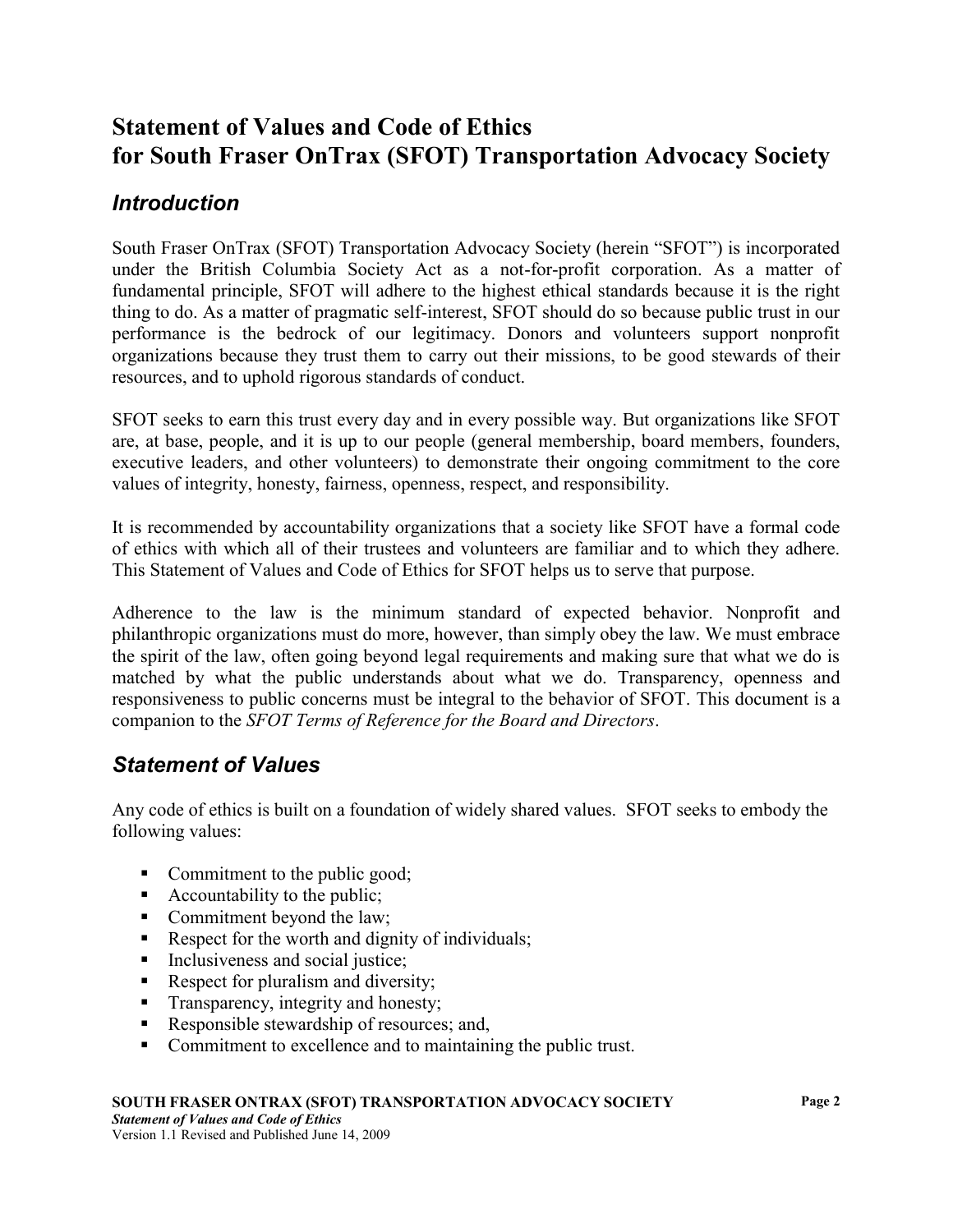These values lead directly to the Code of Ethics for SFOT that follows. These values inform and guide the actions our society should take in developing our policies and practices.

# *The Code of Ethics for SFOT*

# **I. Personal and Professional Integrity**

All founders, board members and volunteers of the organization act with honesty, integrity and openness in all their dealings as representatives of the SFOT Society. Our organization promotes a working environment that values respect, fairness and integrity.

## **II. SFOT Mission**

The SFOT Society has a clearly stated mission and purpose, approved by the board of directors, in pursuit of the public good. All of its programs support that mission and all who work for or on behalf of the organization understand and are loyal to that mission and purpose. The mission is responsive to the constituency and communities served by the organization, and is of value to the society at large.

## **Our Mission**

- By being a positive voice in our community, we can provide transportation and smart growth research, data and information to help our leaders make informed decisions.
- To provide meaningful education and learning opportunities to help inform the general public as to what quality development and transportation options are available to us.
- We strive to listen to the development and transportation concerns and needs of our regional residents and help add their voices to ours in order to stimulate change.
- To lead by supporting the objectives of Metro Vancouver in developing an ongoing Livable Region Strategic Plan, we can create a better community for generations to come.
- We seek to be inclusive in allowing the general public to get involved with us and explore transportation options and new ideas.
- We are very supportive of sustainable and cost-effective growth and transportation solutions that will promote sustainable communities.
- We advocate for quality transit, such as light rail, that will attract people looking for efficient alternatives to roads and traffic congestion.

## **III. Governance**

SFOT has an active governing body, namely our Board of Directors, which is responsible for setting the mission and strategic direction of the organization and for oversight of the finances, operations, and policies of the organization. The governing body:

- Ensures that its board members or trustees have the requisite skills and experience to carry out their duties and that all members understand and fulfill their governance duties acting for the benefit of the organization and its public purpose;
- Has a conflict of interest policy that ensures that any conflicts of interest or the appearance thereof are avoided or appropriately managed through disclosure, refusal or other means; and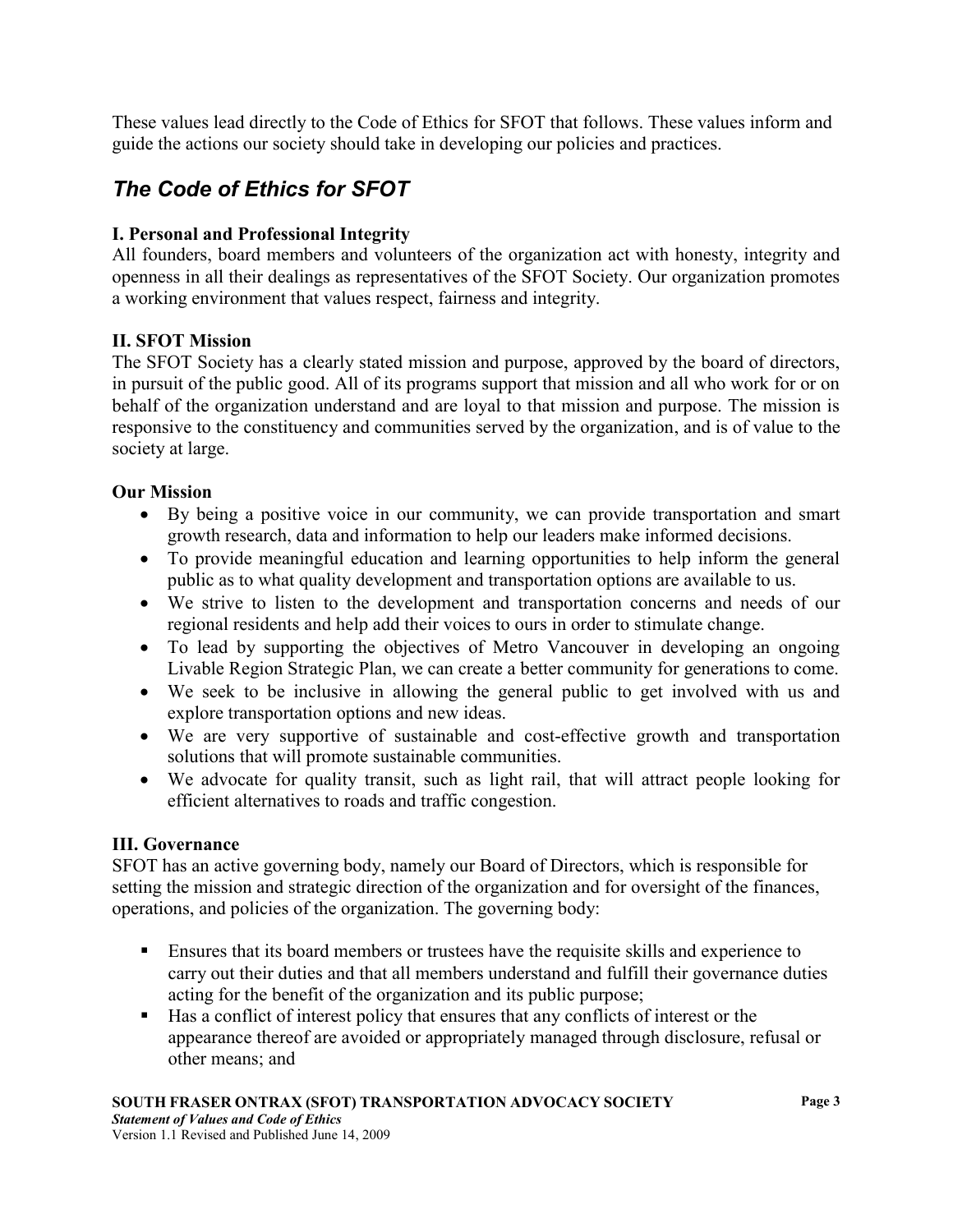- Is responsible for the hiring, firing, and regular review of the performance of any future hired executive director or staff, and ensures that the compensation of the chief executive officer and staff is reasonable and appropriate;
- **Ensures that the executive director and appropriate staff provide the governing body with** timely and comprehensive information so that the governing body can effectively carry out its duties;
- **Ensures that the organization conducts all transactions and dealings with integrity and** honesty;
- **Ensures that the organization promotes working relationships with board members, staff,** volunteers, and program beneficiaries that are based on mutual respect, fairness and openness;
- Ensures that the organization is fair and inclusive in its hiring and promotion policies and practices for all board, staff and volunteer positions;
- Ensures that policies of the organization are in writing, clearly articulated and officially adopted;
- **Ensures that the resources of the organization are responsibly and prudently managed;** and,
- Ensures that the organization has the capacity to carry out its programs effectively.

# **IV. Legal Compliance**

SFOT is knowledgeable of and complies with all laws, regulations and applicable legal conventions.

## **V. Responsible Stewardship**

SFOT and any of its future subsidiaries manage their funds responsibly and prudently. This should include the following considerations:

- It spends a reasonable percentage of its annual budget on programs in pursuit of its mission;
- It spends an adequate amount on administrative expenses to ensure effective accounting systems, internal controls, competent bookkeeping, and other expenditures critical to professional management;
- SFOT compensates any future staff, and any others who may receive compensation, reasonably and appropriately;
- If SFOT solicits funds, we will have reasonable fundraising costs, recognizing the variety of factors that affect fundraising costs;
- SFOT will not accumulate operating funds excessively;
- SFOT will with any future endowments (both foundations and public charities), prudently draw from endowment funds consistent with donor intent and to support the public purpose of the organization;
- SFOT will ensure that all spending practices and policies are fair, reasonable and appropriate to fulfill the mission of SFOT; and,
- All financial reports are factually accurate and complete in all material respects.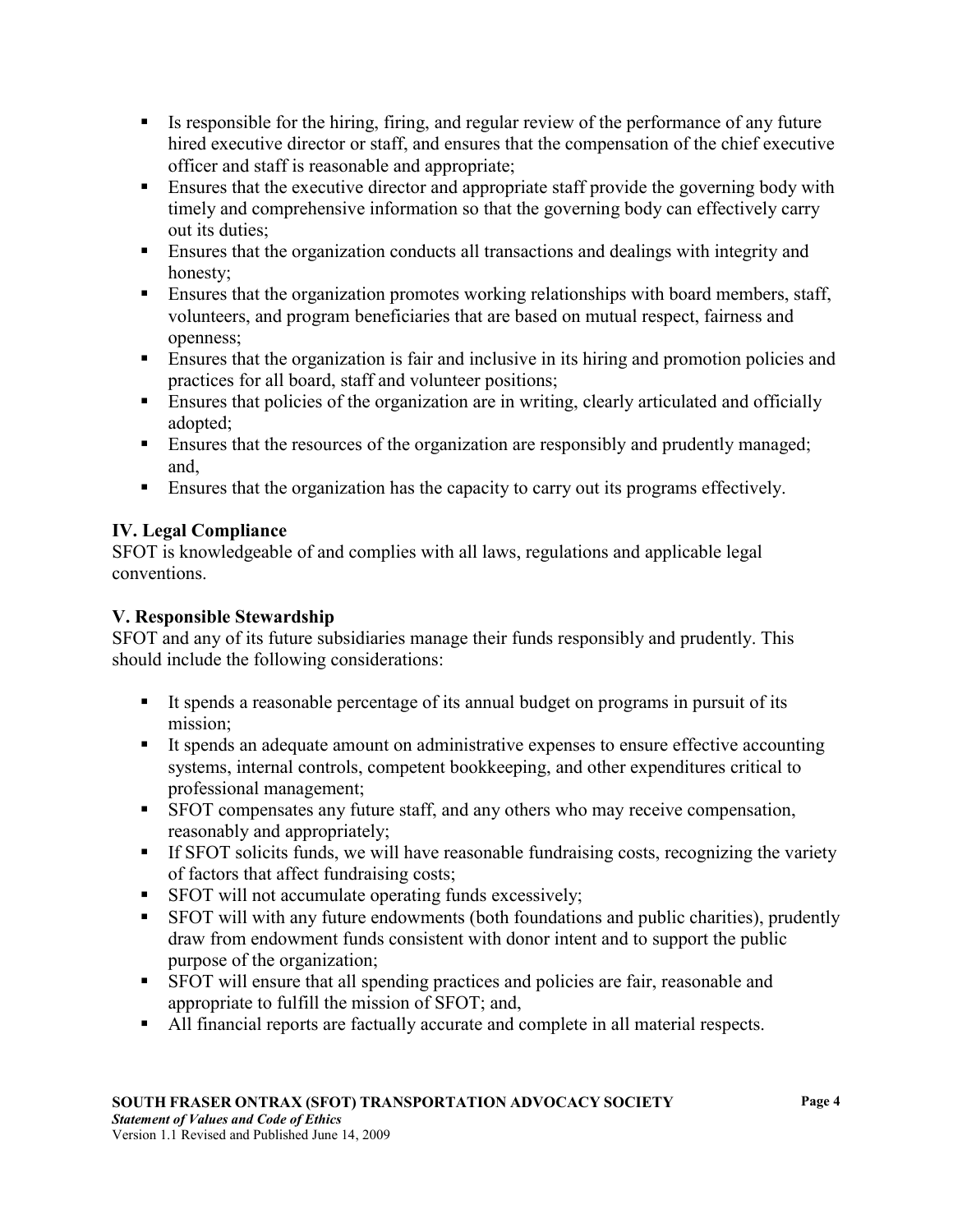#### **VI. Openness and Disclosure**

SFOT provides comprehensive and timely information to the public, the media, and all stakeholders and is responsive in a timely manner to reasonable requests for information, given our current 100% volunteer staff. All information about the organization will fully and honestly reflect the policies and practices of SFOT. Basic informational data about the organization, such as financial reports, reviews and compilations, and any audited financial statements will be circulated at every monthly meeting or otherwise available to the public as per the BC Society Act. All solicitation materials accurately represent the organization's policies and practices and will reflect the dignity of program beneficiaries. All financial, organizational, and program reports will be complete and accurate in all material respects.

#### **VII. Program Evaluation**

SFOT regularly reviews program effectiveness and has mechanisms to incorporate lessons learned into future programs. SFOT is committed to improving program and organizational effectiveness and develops mechanisms to promote learning from its activities and the field. SFOT is responsive to changes in its field of activity and is responsive to the needs of its constituencies.

#### **VIII. Inclusiveness and Diversity**

SFOT has a policy of promoting inclusiveness and its members, staff, board and volunteers reflect diversity in order to enrich its programmatic effectiveness. SFOT takes meaningful steps to promote inclusiveness in any hiring, retention, promotion, board recruitment and constituencies served.

#### **IX. Fundraising**

SFOT raises funds from the public or from donor institutions and recognizes that we must be truthful in our solicitation materials. SFOT respects the privacy concerns of individual donors and expenditure of funds consistent with donor intent. SFOT is committed to disclosing important and relevant information to potential donors.

In raising funds from the public, SFOT will respect the rights of donors, as follows:

- To be informed of the mission of SFOT, the way the resources will be used, and their capacity to use donations effectively for their intended purposes;
- To be informed of the identity of those serving on SFOT's governing board and to expect the board to exercise prudent judgment in its stewardship responsibilities;
- To have access to SFOT's most recent financial reports;
- To be assured that their gifts will be used for the purposes for which they were given;
- To receive appropriate acknowledgement and recognition;
- To be assured that information about their donations is handled with respect and with confidentiality to the extent provided by the law;
- To expect that all relationships with individuals representing SFOT of interest to the donor will be professional in nature;
- To be informed whether those seeking donations are volunteers, employees of SFOT or hired solicitors:

#### **SOUTH FRASER ONTRAX (SFOT) TRANSPORTATION ADVOCACY SOCIETY**

*Statement of Values and Code of Ethics*  Version 1.1 Revised and Published June 14, 2009